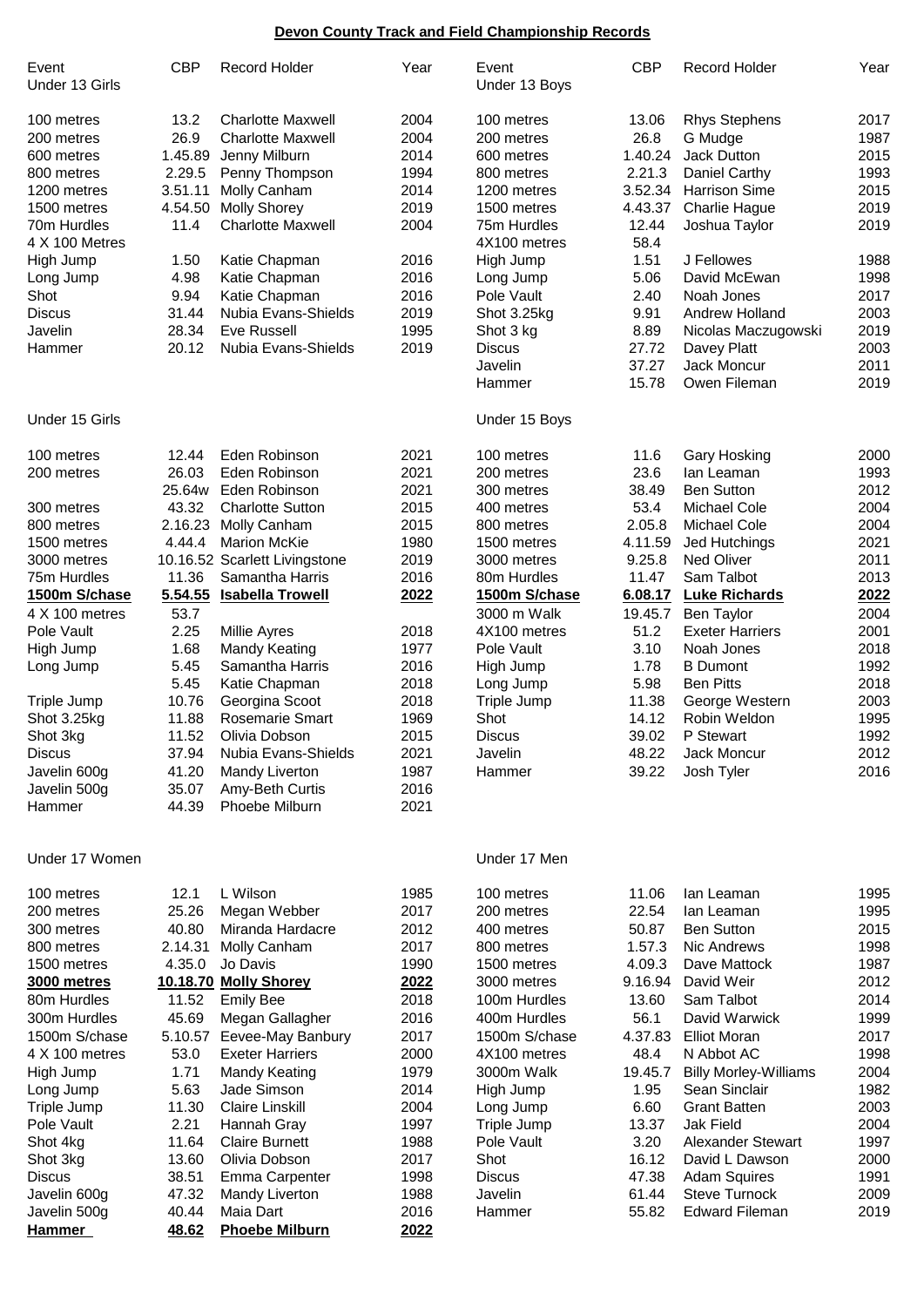## Under 20 Women **Under 20 Men**

| 100 metres            |                 | 12.3        | Lucy Sings                              | 2004 | 100 metres          |     | 11.11        | <b>Dan Hamilton-Strong</b>                  | 2022 |
|-----------------------|-----------------|-------------|-----------------------------------------|------|---------------------|-----|--------------|---------------------------------------------|------|
|                       |                 | 12.3        | Rebecca Chapman                         | 2011 |                     |     | 10.89w       | Dan Hamilton-Strong                         | 2021 |
| 200 metres            |                 | 24.8        | Lucy Sings                              | 2004 | 200 metres          |     | 21.8         | lan Leaman                                  | 1997 |
| 400 metres            |                 | 56.72       | Rosie Chamberlain                       | 2014 | 400 metres          |     | 50.7         | Nic Andrews                                 | 1999 |
| 800 metres            |                 | 2.15.0      | <b>Isabelle Stoate</b>                  | 2004 | 800 metres          |     | 1.55.3       | Simon Rusbridge                             | 2001 |
| 1500 metres           |                 |             | 4.37.22 Victoria Weir                   | 2016 | 1500 metres         |     | 4.00.2       | Royston Green                               | 2000 |
| 3000 metres           |                 |             | 10.43.41 Courtney Howard                | 2019 | 3000 metres         |     | 8.57.4       | Josh Trigwell                               | 2011 |
| 5000 metres           |                 | 18.03.1     | Naomi Flanagan                          | 2003 | 5000 metres         |     | 15.18.1      | Steven Waldron                              | 2003 |
| 100m Hurdles          |                 | 13.93       | <b>Emily Bee</b>                        | 2021 | 110m Hurdles        |     | 14.2         | David King                                  | 2012 |
| 400m Hurdles          |                 | 64.65       | Megan Gallagher                         | 2017 | 400m Hurdles        |     | 57.8         | <b>Byron Fitzgerald</b>                     | 2011 |
| 1500m S/chase         |                 | 4.50.49     | Victoria Weir                           | 2016 | 2000m S/chase       |     | 5.56.74      | <b>William Battershill</b>                  | 2015 |
| High Jump             |                 | 1.70        | <b>Emily Bee</b>                        | 2021 | 3000 m Walk         |     | 19.24.5      | Adam Holland                                | 2004 |
| Long Jump             |                 | 5.88        | <b>Emily Tyrrell</b>                    | 2021 | Pole Vault          |     | 4.20         | Jack Turner                                 | 2019 |
| <b>Triple Jump</b>    |                 | 12.63       | Georgina Scoot                          | 2022 | High Jump           |     | 2.01         | Jack Turner                                 | 2018 |
| Pole Vault            |                 |             |                                         |      |                     |     |              |                                             |      |
|                       |                 |             |                                         |      | Long Jump           |     | 6.73         | Jack Turner                                 | 2018 |
| Shot                  |                 | 12.97       | Olivia Dobson                           | 2019 | Triple Jump         |     | 14.02        | Sam Trigg                                   | 2012 |
| <b>Discus</b>         |                 | 47.63       | <b>Emma Carpenter</b>                   | 2000 | Shot                |     | 16.87        | David L Dawson                              | 2003 |
| Javelin               |                 | 37.85       | Maia Dart                               | 2018 | <b>Discus</b>       |     | 49.51        | <b>Edward Fileman</b>                       | 2021 |
| Hammer                |                 | 46.56       | <b>Hannah Gellatly</b>                  | 2021 | Javelin             |     | 62.48        | Jonno Engelking                             | 2016 |
|                       |                 |             |                                         |      | Hammer              |     | 53.69        | <b>Edward Fileman</b>                       | 2021 |
| Women                 |                 |             |                                         |      | Men                 |     |              |                                             |      |
| 100 metres            |                 | 11.6        | <b>Katherine Endacott</b>               | 2004 | 100 metres          |     | 10.5         | <b>Steve Phillips</b>                       | 1981 |
| 200 metres            |                 | 23.9        | <b>Katherine Endacott</b>               | 2004 | 200 metres          |     | 21.8         | Paul Batten                                 | 1981 |
| 400 metres            |                 | 55.2        | Karen Gear                              | 2001 | 400 metres          |     | 47.4         | Jim Douglas                                 | 1971 |
| 800 metres            |                 | 2.11.9      | Janet Prictoe                           | 1986 | 800 metres          |     | 1.54.6       | Andrew Ingle                                | 2000 |
| 1500 metres           |                 | 4.30.1      | Andrea Wallace                          | 1991 | 1500 metres         |     | 3.47.4       | Jim Douglas                                 | 1971 |
| 3000 metres           |                 | 10.26.3     | <b>Heather Fell</b>                     | 2011 | 3000 metres         |     | 9.17.37      | Benjamin Di Salvo                           | 2021 |
| 5000 metres           |                 | 17.34.9     | Michelle Wannell                        | 2002 | 5000 metres         |     | 14.20.2      | <b>Rees Ward</b>                            | 1977 |
| 100m Hurdles          |                 | 14.34       | <b>Emily Tyrrell</b>                    | 2022 | 110m Hurdles        |     | 15.2         | <b>Shaun Harris</b>                         | 1983 |
| 400 m Hurdles         |                 | 62.0        | <b>Hilary Selway</b>                    | 1980 | 400m Hurdles        |     | 53.7         | Darren McCabe                               | 1993 |
|                       |                 |             | Nicola Sutton                           | 1998 | 2000m S/c           |     | 6.14.00      | Jack Hutchens                               | 2015 |
|                       |                 |             |                                         |      |                     |     |              |                                             | 1992 |
| 3000m Walk            |                 | 18.38.4     | Gale Cann                               | 1997 | 3000m S/c           |     | 9.28.3       | <b>Ricky Butler</b>                         |      |
| 4X100 metres          |                 | 50.9        |                                         |      | 4X100 metres        |     | 45.6         | <b>NDAC</b>                                 | 2000 |
| 4X400 metres          |                 |             |                                         |      | 4X400 metres        |     |              |                                             |      |
| High Jump             |                 | 1.75        | <b>Lindsey McDonnell</b>                | 2000 | 3000m Walk          |     | 15.17.8      | <b>Chris Maddocks</b>                       | 1998 |
| Long Jump             |                 | 5.96        | Jill Morton                             | 1981 | High Jump           |     | 2.00         | lan Allen                                   | 1993 |
| Triple Jump           |                 | 12.24       | <b>Claire Linskill</b>                  | 2011 | Pole Vault          |     | 3.70         | Alex Macgregor                              | 2011 |
|                       |                 |             |                                         |      | Long Jump           |     | 7.39         | <b>Chris Cotter</b>                         | 1993 |
| Shot                  |                 | 16.16       | Maggie Lynes                            | 1988 | <b>Triple Jump</b>  |     | <u>15.08</u> | <b>Sam Trigg-Petrovic</b>                   | 2022 |
| <b>Discus</b>         |                 | 51.26       | <b>Lesley Mallin</b>                    | 1981 | Shot                |     | 16.14        | A Bone                                      | 1983 |
| Javelin               |                 | 54.28       | Mandy Liverton                          | 1993 | <b>Discus</b>       |     | 50.96        | <b>Ted Kelland</b>                          | 1975 |
| <b>Hammer</b>         |                 | 48.55       | <b>Emma Sharpe</b>                      | 2022 | Javelin             |     | 66.57        | <b>Steve Turnock</b>                        | 2012 |
|                       |                 |             |                                         |      | Hammer              |     | 64.08        | Jonathan Edwards                            | 2014 |
|                       |                 |             |                                         |      |                     |     |              |                                             |      |
| <b>Female Masters</b> |                 |             |                                         |      | <b>Male Masters</b> |     |              |                                             |      |
|                       |                 |             |                                         |      | 100 metres          | M35 | 11.76        | <b>Andrew Morey</b>                         | 2011 |
|                       |                 |             |                                         |      |                     | M40 | 11.92        | <b>Andrew Morey</b>                         | 2012 |
| 100 metres            | W35             | 12.8        |                                         |      |                     | M45 | 12.75        | Jerry Kevern                                | 2017 |
|                       | W40             | 13.6        | <b>Tamzin Gribble</b>                   | 2011 |                     | M50 | 12.99        | Mark Turner                                 | 2012 |
|                       | W45             | 16.88       | <b>Clare Frank</b>                      | 2019 |                     | M55 | 13.08        | lan Allen                                   | 2022 |
| 200 metres            | W40             | 29.3        | Georgia Martin                          | 2011 |                     | M60 | 14.54        | Mario Lapka                                 | 2018 |
|                       | W45             | 35.58       | <b>Clare Frank</b>                      | 2015 |                     | M65 | 14.98        | <b>Derek Mardles</b>                        | 2015 |
|                       | W <sub>50</sub> | 36.61       | <b>Clare Frank</b>                      | 2021 |                     | M70 | 15.81        | Derek Mardles                               | 2019 |
| 400 metres            | W35             | 64.10       | Julia Hubbard                           | 2011 |                     | M75 | 17.39        | <b>Keith Bowles</b>                         | 2021 |
|                       | W40             | 67.61       | Georgia Martin                          | 2011 | 200 metres          | M35 | 23.6         | <b>Richard Scott</b>                        | 2011 |
|                       | W50             | 64.8        | Jacqueline Walpole                      | 2004 |                     | M40 | 24.68        | <b>Richard Scott</b>                        | 2018 |
| 800 metres            | W35             | 2.30.30     | Alexandra Cutts                         | 2017 |                     | M45 | 25.79        | <b>Neal Edwards</b>                         | 2021 |
|                       | W40             | 2.29.5      | Jacqueline Walpole                      | 1998 |                     | M50 | 24.9         | Steve Lang                                  | 2004 |
|                       | W45             | 2.28.7      | Jacqueline Walpole                      | 1999 |                     | M55 | 27.2         | Rob Sheridan                                | 1999 |
|                       | W60             | 2:42.01     | Jacqueline Walpole                      |      |                     | M60 | 30.2         | Rob Sheridan                                | 2004 |
| 1500 metres W35       |                 |             | 5.12.03 Alexandra Cutts                 | 2015 |                     | M65 | 31.27        | <b>Derek Mardles</b>                        | 2015 |
|                       | W40             | 5.19.4      | Anne Darby                              | 1998 |                     | M70 | 30.58        | Lyndsey Fairbrother                         | 2015 |
|                       |                 | W50 5.39.39 | Marilyn Blair                           | 2012 |                     | M75 | 32.15        |                                             | 2017 |
|                       |                 |             | W55 5.46.32 Marilyn Blair               | 2015 |                     | M35 | 51.28        | Lyndsey Fairbrother<br><b>Richard Scott</b> | 2012 |
|                       |                 |             | 3000 metres W35 11.13.83 Debbie Marsden | 2015 | 400 metres          | M40 | 55.8         |                                             | 1999 |
|                       |                 |             |                                         |      |                     |     |              | <b>Bob Minting</b>                          |      |

W40 11.38.22 Samantha Lake 2021 M45 58.5 Mark Bramley 2011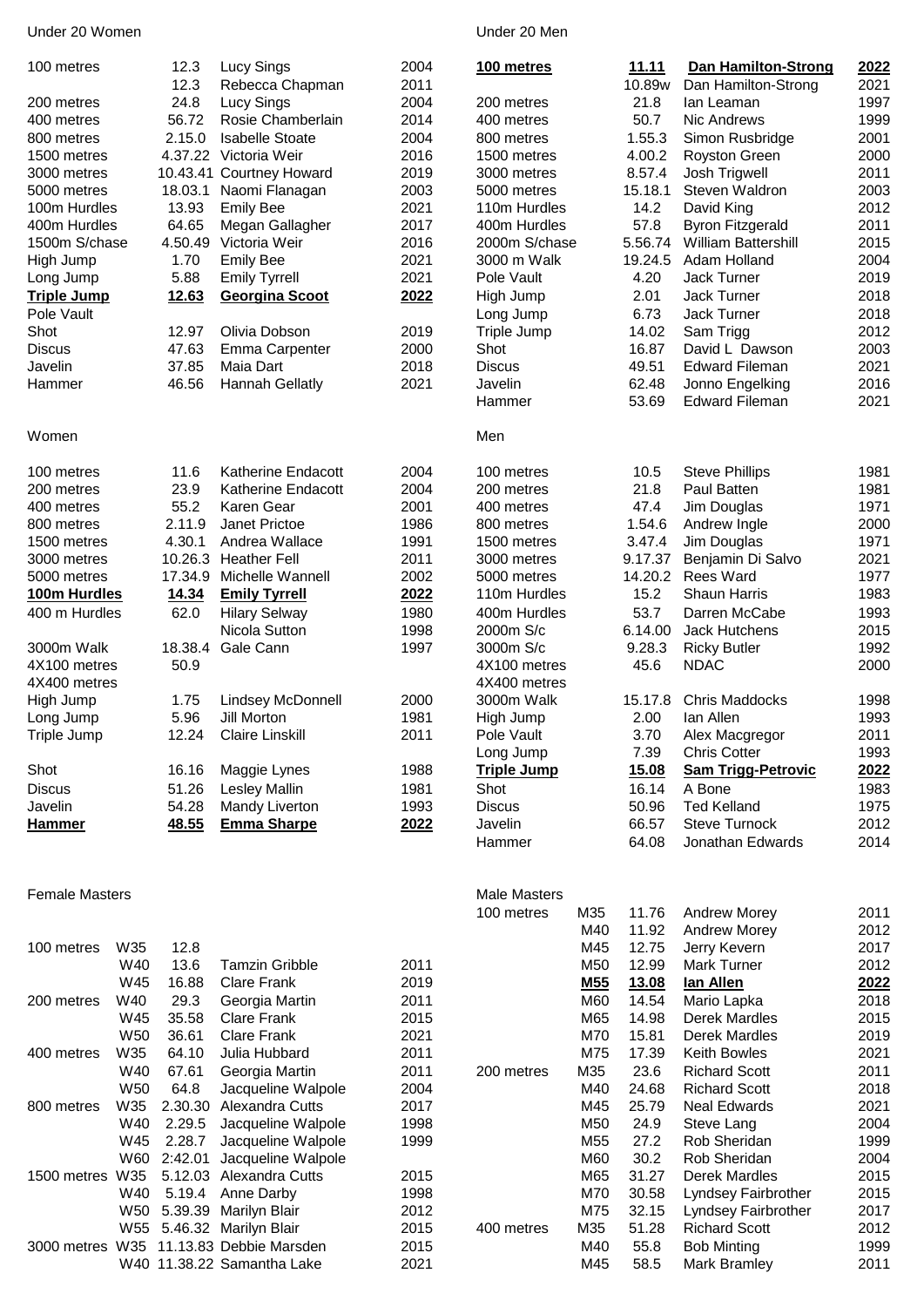|                                     |                 |       | W55 11.55.98 Marilyn Blair | 2015 |                   | M50             | 56.0         | <b>Mark Turner</b>          | 2012         |
|-------------------------------------|-----------------|-------|----------------------------|------|-------------------|-----------------|--------------|-----------------------------|--------------|
| 5000 metres W35 17.58.01 Helen Dyke |                 |       |                            | 2012 |                   | M55             | 58.74        | <b>Mark Turner</b>          | 2017         |
|                                     |                 |       | W40 21.38.8 Hilary Collins | 1999 |                   | M60             | 70.4         | lan Snow                    | 2011         |
|                                     |                 |       | W45 19.31.28 Lucy Owen     | 2012 |                   | M65             | 71.4         | <b>Maurice Ault</b>         | 2004         |
|                                     |                 |       | W50 20.31.80 Marilyn Blair | 2012 |                   | M70             | 81.47        | <b>Derek Mardles</b>        | 2018         |
|                                     |                 |       |                            |      |                   |                 |              |                             |              |
|                                     |                 |       | W55 19.47.83 Karen Cook    | 2012 |                   | M75             | 72.16        | Lyndsey Fairbrother         | 2017         |
|                                     |                 |       |                            |      | 800 metres        | M35             | 1.58.55      | <b>Richard Scott</b>        | 2012         |
|                                     |                 |       |                            |      |                   | M40             | 2.00.58      | <b>Richard Scott</b>        | 2018         |
|                                     |                 |       |                            |      |                   | M45             | 2.03.42      | <b>Richard Scott</b>        | 2019         |
| 80m Hurdles W40                     |                 | 13.54 | <b>Tamzin Gribble</b>      | 2012 |                   | M50             | 2.09.74      | Simon Anderson              | 2015         |
| 400m Hurdles                        |                 |       |                            |      |                   | M55             | 2.21.97      | <b>Stephen Burns</b>        | 2021         |
| 3000m Walk                          |                 |       | 19.59.5 Gale Cann          | 1998 |                   | M60             | 2.22.40      | Allan Herdman               | 2017         |
| High Jump                           |                 |       |                            |      |                   | M65             | 2.56.2       | <b>Maurice Ault</b>         | 2004         |
|                                     |                 |       |                            |      | 1500 metres       | M35             | 4.49.75      | Ewan Walton                 | 2019         |
| <b>Shot</b>                         | <b>W40</b>      | 5.61  | <b>Karen Bumby</b>         | 2022 |                   | M40             | 4.10.0       | Simon Anderson              | 2004         |
|                                     |                 |       |                            |      |                   | M45             |              |                             |              |
| Shot                                | W <sub>50</sub> | 10.07 | Gillian Hoskins            | 1998 |                   |                 | 4.09.01      | Simon Anderson              | 2012         |
| Shot                                | W55             | 7.55  | Margaret Woodger           | 2004 |                   | M50             | 4.41.45      | <b>Richard Drage</b>        | 2012         |
| Shot                                | W60             | 6.91  | Kathryn Strong             | 2015 |                   | M55             | 4.54.3       | Bob Chapman                 | 2004         |
|                                     |                 |       |                            |      |                   | M60             | 5.00.26      | Steve Lang                  | 2017         |
| Javelin                             |                 | 25.22 | Gillian Hoskins            | 1999 |                   | M65             | 5.36.12      | <b>Bob Chapman</b>          | 2012         |
| <b>Discus</b>                       | W45             | 36.05 | Clare Taylor               | 2018 |                   | M70             |              | 6.03.52 Bon Chapman         | 2017         |
|                                     | W <sub>50</sub> | 31.93 | Gillian Hoskins            | 1999 |                   |                 |              |                             |              |
|                                     |                 |       |                            |      | 3000 metres       |                 | M35 10.58.19 | <b>Tom Davies</b>           | 2022         |
| Hammer                              | W <sub>55</sub> |       |                            | 2004 |                   |                 | M40 10.22.06 | Ewan Walton                 | 2021         |
|                                     |                 | 24.13 | Margaret Woodger           |      |                   |                 |              |                             |              |
|                                     |                 |       |                            |      |                   | M45             | 9.22.56      | Simon Anderson              | 2012         |
|                                     |                 |       |                            |      |                   | M50             | 10.14.7      | <b>Tony Symons</b>          | 2011         |
|                                     |                 |       |                            |      |                   |                 | M55 10.52.91 | <b>Martin Havill</b>        | 2012         |
|                                     |                 |       |                            |      |                   |                 |              | M60 11.05.72 Richard Drage  | 2021         |
|                                     |                 |       |                            |      |                   |                 |              | M65 13.13.57 David King     | 2019         |
|                                     |                 |       |                            |      |                   |                 |              |                             |              |
|                                     |                 |       |                            |      |                   |                 |              |                             |              |
|                                     |                 |       |                            |      | 5000 metres       | M35             |              | 15.57.67 Robert Ellis       | 2022         |
|                                     |                 |       |                            |      |                   | M40             |              | 15.30.7 Simon Anderson      | 2004         |
|                                     |                 |       |                            |      |                   |                 |              | M45 16.13.83 Simon Anderson | 2011         |
|                                     |                 |       |                            |      |                   | M50             |              | 17.04.4 Robert Chapman      | 1999         |
|                                     |                 |       |                            |      |                   | M <sub>55</sub> |              | 20.37.6 Edmund Shillabeer   | 1998         |
|                                     |                 |       |                            |      |                   |                 |              | M60 21.36.34 Rob Millward   | 2011         |
|                                     |                 |       |                            |      |                   |                 |              |                             |              |
|                                     |                 |       |                            |      |                   |                 |              | M75 22.13.15 John Perratt   | 2012         |
|                                     |                 |       |                            |      |                   |                 |              |                             |              |
|                                     |                 |       |                            |      | 110m Hurdles      |                 | 25.5         | <b>Brian Webster</b>        | 1998         |
|                                     |                 |       |                            |      | 100m Hurdles      | M50             | 22.55        | Stephen Blackford           | 2012         |
|                                     |                 |       |                            |      | 100m Hurdles      | M55             | 21.24        | Steve Waddington            | 2011         |
|                                     |                 |       |                            |      | 100m Hurdles      | M60             | 20.22        | Steve Waddington            | 2012         |
|                                     |                 |       |                            |      | 400 m Hurdles M35 |                 | 56.5         | <b>Richard Scott</b>        | 2011         |
|                                     |                 |       |                            |      |                   | M40             |              |                             |              |
|                                     |                 |       |                            |      |                   | M45             | 63.17        | <b>Neal Edwards</b>         | 2021         |
|                                     |                 |       |                            |      |                   |                 |              |                             |              |
|                                     |                 |       |                            |      |                   | <b>M50</b>      | 60.71        | <b>Neal Edwards</b>         | <u> 2022</u> |
|                                     |                 |       |                            |      |                   | M55             | 67.7         | lan Cann                    | 1998         |
|                                     |                 |       |                            |      | 300m Hurdles      | M60             | 57.11        | Stephen Blackford           | 2021         |
|                                     |                 |       |                            |      | 3000m S/c         | M40             | 11.07.5      | Mike Baddick                | 1998         |
|                                     |                 |       |                            |      |                   | M50             |              | 14.12.28 Stephen Blackford  | 2012         |
|                                     |                 |       |                            |      |                   |                 |              | M55 15.11.73 John Drennan   | 2012         |
|                                     |                 |       |                            |      | 2000m S/c         | M60             | 8.00.98      | lan Snow                    | 2011         |
|                                     |                 |       |                            |      |                   |                 |              |                             |              |
|                                     |                 |       |                            |      | 3000m Walk        | M40             | 15.17.8      | Chris Maddocks              | 1998         |
|                                     |                 |       |                            |      |                   | M50             | 16.25.2      | Ian Cann                    | 1998         |
|                                     |                 |       |                            |      |                   | M <sub>55</sub> | 17.25.7      | <b>Edmund Shillabeer</b>    | 1998         |
| <b>Discus</b>                       | M35             | 41.60 | David L Dawson             | 2019 | High Jump         | M35             | 1.60         | Geoff Hill                  | 2011         |
|                                     | M40             | 34.05 | Geoffrey Whaley            | 1998 |                   | M40             | 1.55         | Raymond Ashford             | 1998         |
|                                     | M45             | 36.80 | Jon Milum                  | 2011 |                   | M45             | 1.79         | lan Allen                   | 2012         |
|                                     | M <sub>50</sub> | 31.61 | Dave Knight                | 2004 |                   | M50             | 1.10         | <b>Brian Webster</b>        | 1999         |
|                                     | M <sub>55</sub> | 19.98 | <b>Nigel Rendle</b>        | 2004 |                   | M <sub>55</sub> | 1.55         | lan Allen                   | 2021         |
|                                     | M60             | 35.44 | George Eccles              | 2004 |                   | <b>M60</b>      | 1.25         |                             | <u> 2022</u> |
|                                     |                 |       |                            |      |                   |                 |              | <b>Steve Blackford</b>      |              |
|                                     | M65             | 37.96 | Mike Bourcier-Mayo         | 2016 | Long Jump         | M35             | 6.43         | <b>Andrew Morey</b>         | 2011         |
|                                     | <b>M70</b>      | 24.86 | <b>Colin Petty</b>         | 2022 |                   | M40             | 6.28         | <b>Andrew Morey</b>         | 2012         |
|                                     |                 |       |                            |      |                   | M45             | 5.93         | lan Allen                   | 2012         |
| Javelin                             | M35             | 63.82 | Simon Bennett              | 2012 |                   | M50             | 4.63         | Allan Herdman               | 2004         |
|                                     | M40             | 60.41 | Simon Bennett              | 2015 |                   | M <sub>55</sub> | 5.39         | lan Allen                   | 2022         |
|                                     | M45             | 37.67 |                            | 2021 |                   | M60             | 4.66         |                             | 2016         |
|                                     |                 |       | Daniel Clayden             |      |                   |                 |              | Mario Lapka                 |              |
|                                     | M <sub>50</sub> | 29.49 | <b>Colin Petty</b>         | 2004 | Triple Jump       | M40             | 13.13        | Jevgeni Judin               | 2021         |
|                                     | M60             | 35.21 | George Eccles              | 2004 |                   | M45             | 12.03        | lan Allen                   | 2012         |
|                                     | M65             | 28.74 | Mike Bourcier-Mayo         | 2016 |                   | M50             |              |                             |              |